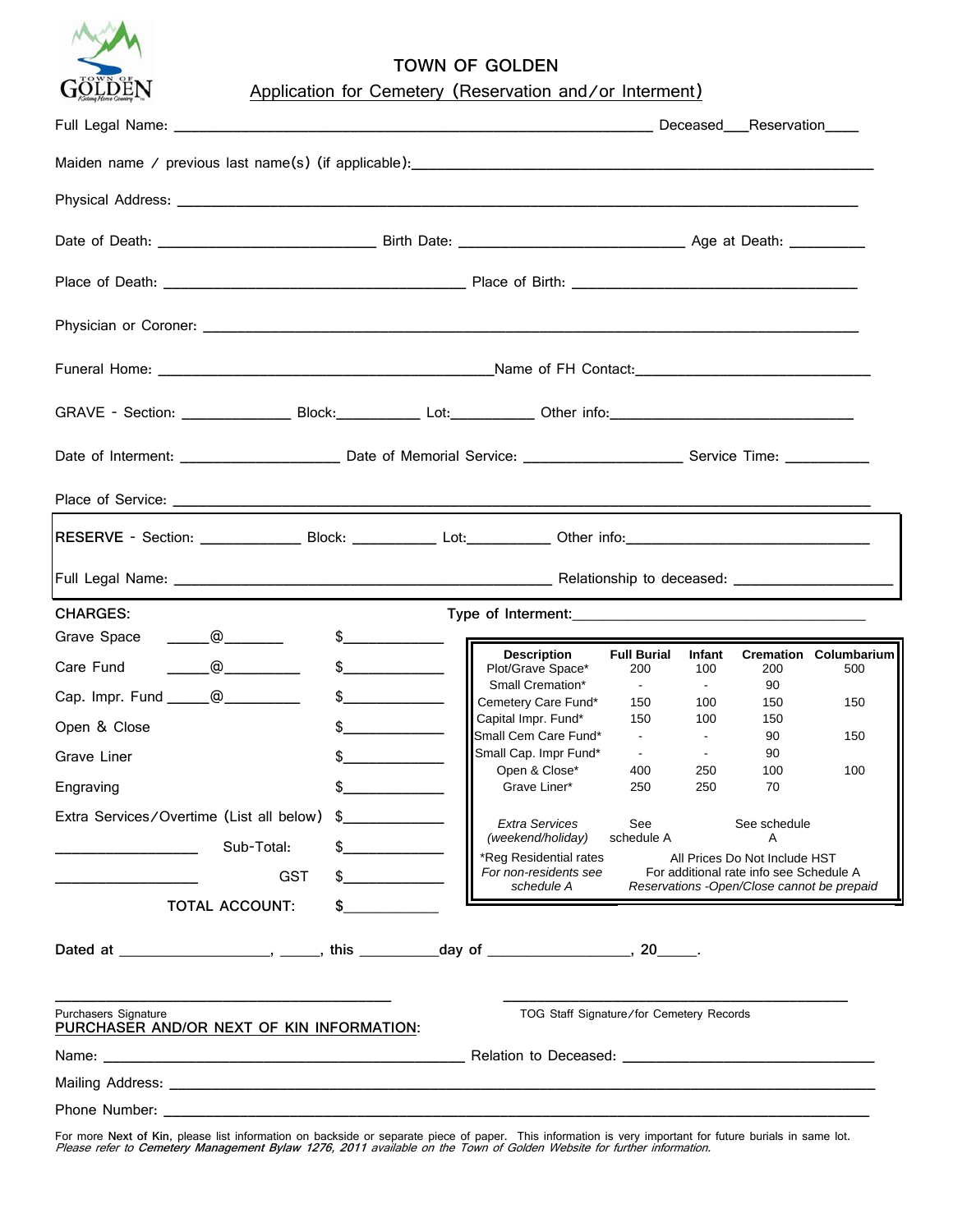# **SCHEDULE 'A'**

#### **SCHEDULE OF FEES**

### 1. CEMETERY LOT

1.2. For Non-Residents

### 1.1 For Residents and Property Owners

|                                                   | Licenses to Use<br>Niche/Plot | Cemetery<br>Care Fund | <b>Cemetery Capital</b><br>Reserve Fund |
|---------------------------------------------------|-------------------------------|-----------------------|-----------------------------------------|
| Full size for Adult/ Child or<br>Cremated remains | \$200.00                      | \$150.00              | \$150.00                                |
| New - Small size Cremated<br>Remains only section | \$90.00                       | \$90.00               | \$90.00                                 |
| Infant                                            | \$100.00                      | \$100.00              | \$100.00                                |
| <b>Standard Niche</b>                             | \$500.00                      | \$150.00              | \$150.00                                |

|                                                          | License to Use<br>Niche/Plot | Cemetery<br>Care Fund | <b>Cemetery Capital</b><br><b>Reserve Fund</b> |
|----------------------------------------------------------|------------------------------|-----------------------|------------------------------------------------|
| Full size for Adult/ Child<br>Or Cremated Remains        | \$300.00                     | \$225.00              | \$225.00                                       |
| New – Small size for<br>Cremated remains only<br>Section | \$135.00                     | \$135.00              | \$135.00                                       |
| Infant                                                   | \$150.00                     | \$150.00              | \$150.00                                       |
| <b>Standard Niche</b>                                    | \$700.00                     | \$300.00              | \$300.00                                       |

### 2. SERVICES

2.1 Interment

| Adult / Child         | \$400.00 |
|-----------------------|----------|
| Cremation             | \$100.00 |
| Infant                | \$250.00 |
| <b>Standard Niche</b> | \$100.00 |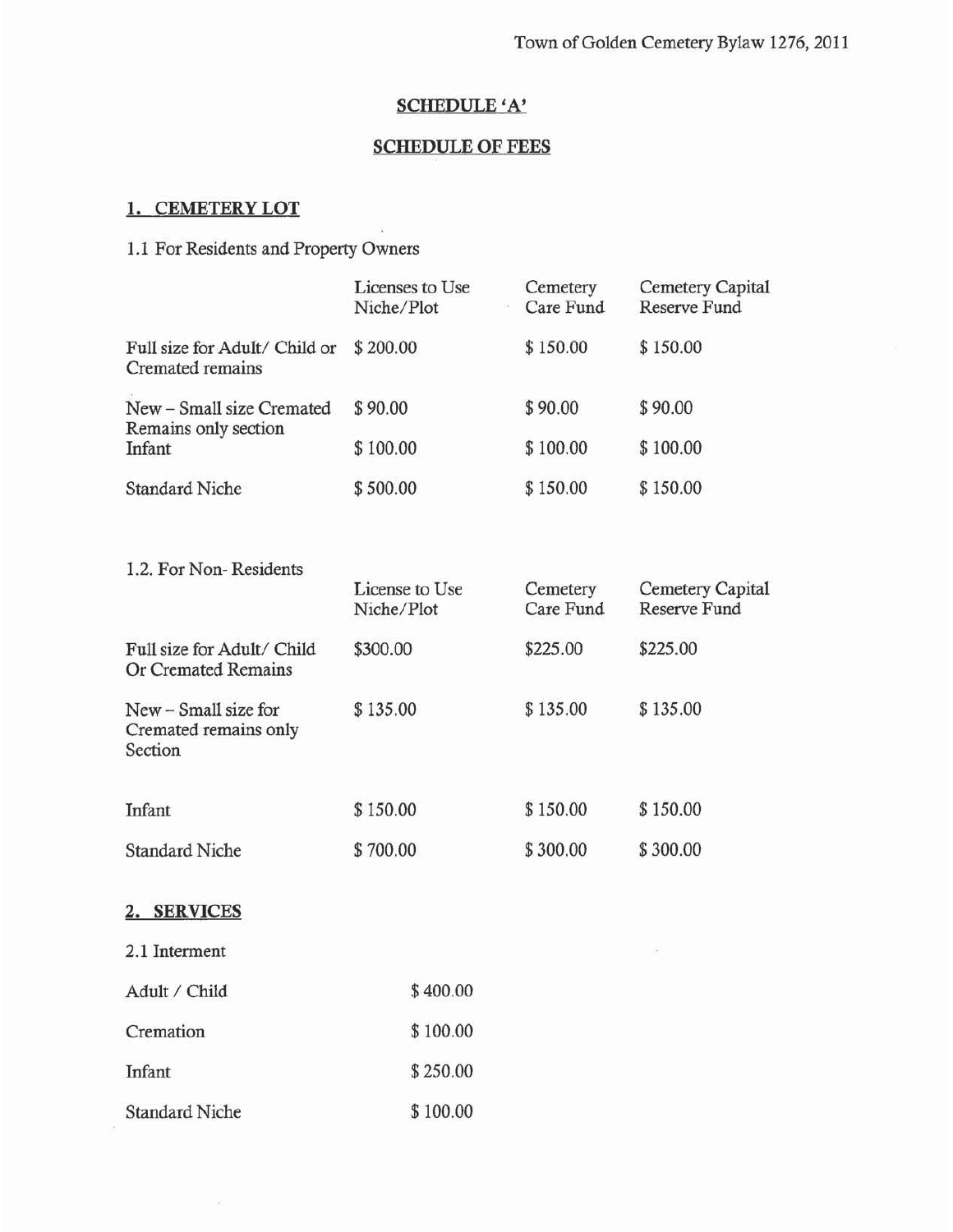## 2.2 Exhumation of a Grave

| Adult/ Child          | \$505.00 |
|-----------------------|----------|
| Cremation             | \$150.00 |
| Infant                | \$300.00 |
| <b>Standard Niche</b> | \$100.00 |
|                       |          |

| 2.3 Additional Winter fees (Nov 30 <sup>th</sup> – Mar 31 <sup>st</sup> ) |          |
|---------------------------------------------------------------------------|----------|
| Adult/Child (full burial)                                                 | \$150.00 |

| Cremation             | \$100.00 |
|-----------------------|----------|
| Infant (full burial)  | \$150.00 |
| <b>Standard Niche</b> | \$100.00 |

#### 3. SERVICES AND CHARGES (IN ADDITION TO SECTION 1 AND 2 ABOVE)

| 3.1 Burials after 2:00 p.m. Monday to Friday excluding statutory holidays                                              | \$150.00                   |
|------------------------------------------------------------------------------------------------------------------------|----------------------------|
| 3.2 Cremation/Niche Interment after 2:00 p.m. Monday to Friday<br>other than a Holiday                                 | \$100.00                   |
| 3.3 Burials on Saturday, Sunday and Holidays                                                                           | \$250.00                   |
| 3.4 Cremation/Niche Interments on Saturday, Sunday or Statutory<br>Holidays                                            | \$200.00                   |
| 3.5 Plot Reservations<br>a) One (1) time administration fee<br>Annual fee (5 year prepayment required)- per year<br>b) | \$50.00<br>\$10.00         |
| 3.6 Transfer of License<br>a) Carefund Contributions<br>Administrative Transfer cost<br>b)                             | See section 1.1<br>\$50.00 |
| 3.7 Charge for use of non standard (not supplied by Town of Golden)<br><b>Grave Liners</b>                             | \$50.00/hr                 |
| 3.8 Late Arrival Charges                                                                                               | \$50.00                    |